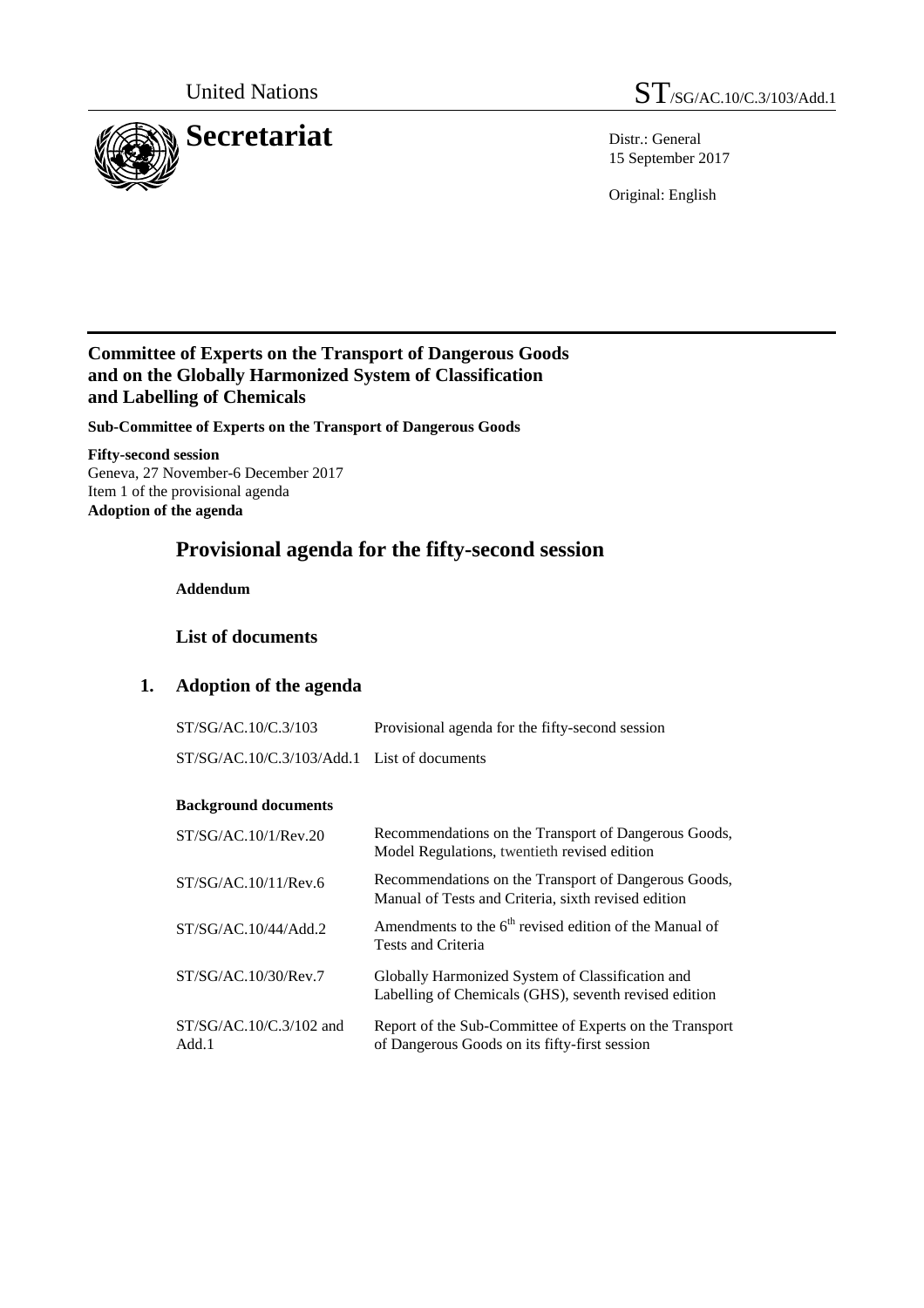ST/SG/AC.10/C.4/66 Report of the Sub-Committee of Experts on the Globally Harmonized System of Classification and Labelling of Chemicals on its thirty-third session

### **2. Explosives and related matters**

### **(a) Review of test series 6**

ST/SG/AC.10/C.3/2017/50 (SAAMI) Disruption criterion of Test Series 6 (d)

#### **(b) Review of tests in parts I, II and III of the Manual of Tests and Criteria**

At the time of writing no document has been submitted under this agenda item

#### **(c) Electronic detonators**

At the time of writing no document has been submitted under this agenda item

#### **(d) Guidance for application of Test Series 3 and 4**

At the time of writing no document has been submitted under this agenda item

#### **(e) Stability tests for industrial nitrocellulose**

ST/SG/AC.10/C.3/2017/35 (Germany) Stability tests for nitrocellulose

#### **(f) Application of security provisions to explosives N.O.S.**

ST/SG/AC.10/C.3/2017/47 (United Kingdom) Application of security provisions to explosives

#### **(g) Review of packing instructions for explosives**

ST/SG/AC.10/C.3/2017/48 (United Kingdom) Additional LP101 entries into the Dangerous Goods List

#### **(h) Classification of articles under UN No. 0349**

At the time of writing no document has been submitted under this agenda item

### **(i) Review of Chapter 2.1 of the GHS**

At the time of writing no document has been submitted under this agenda item

#### **(j) Miscellaneous**

ST/SG/AC.10/C.3/2017/51 (SAAMI) A method for transporting controlled shipments of explosives samples  $(E 25 \text{ grams})$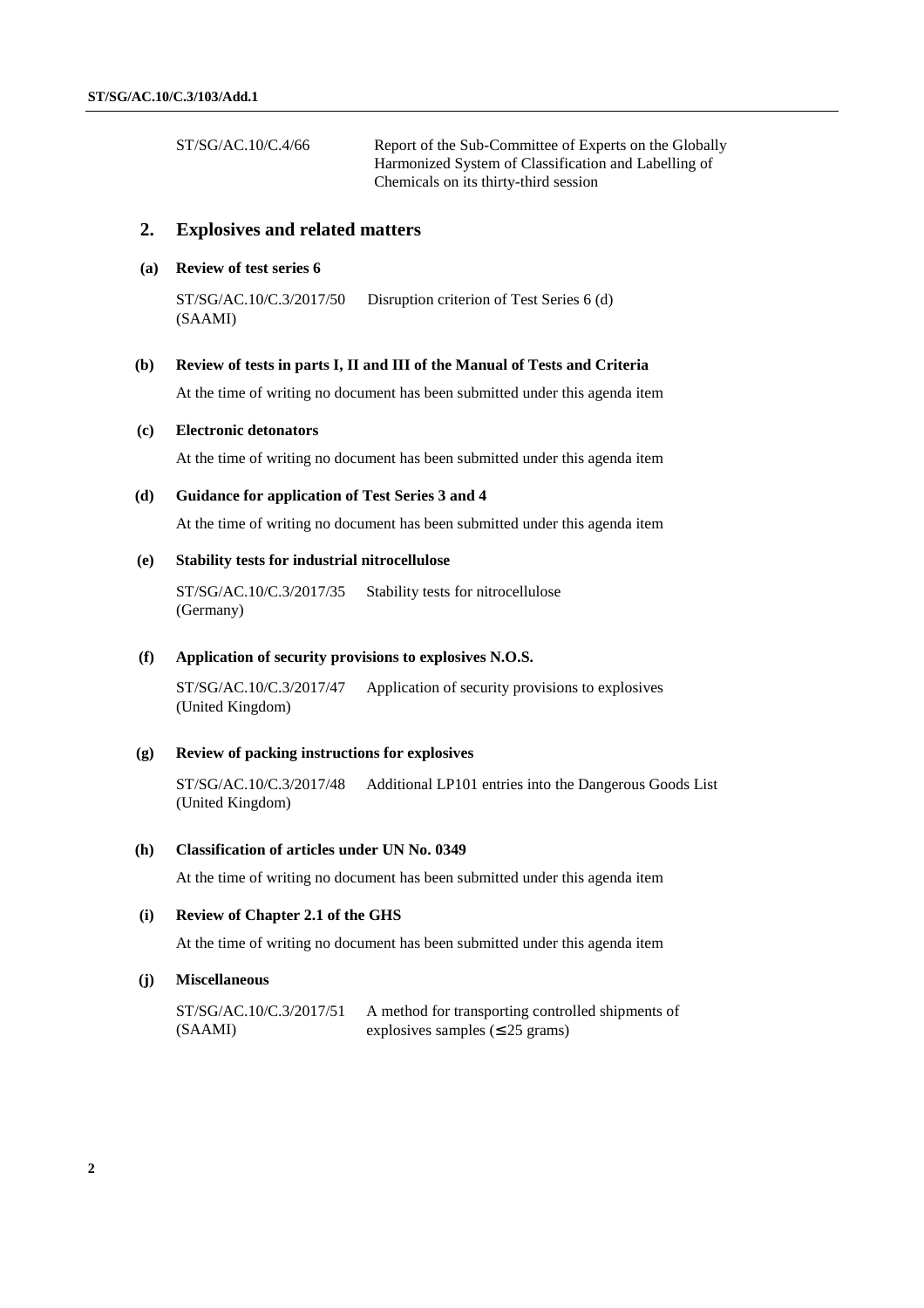## **3. Listing, classification and packing**

| ST/SG/AC.10/C.3/2017/29<br>(Germany)        | Extension of the name and description of UN No. 2990<br>LIFE-SAVING APPLIANCES, SELF-INFLATING,<br>Class 9                                          |
|---------------------------------------------|-----------------------------------------------------------------------------------------------------------------------------------------------------|
| ST/SG/AC.10/C.3/2017/32<br>(Germany)        | Application of packing instruction P003 to large articles                                                                                           |
| ST/SG/AC.10/C.3/2017/36<br>(CEFIC, DGAC)    | Multiple marking of packagings, including IBCs and large<br>packagings, indicating conformity with more than one<br>successfully tested design type |
| ST/SG/AC.10/C.3/2017/38<br>(United Kingdom) | New entry for UN 1390 ALKALI METAL AMIDES,<br>packing group I                                                                                       |
| ST/SG/AC.10/C.3/2017/42<br>(Canada)         | Assignment of packing group to Division 6.2 infectious<br>substances                                                                                |
| ST/SG/AC.10/C.3/2017/43<br>(CGA, EIGA)      | Proposal to create UN Numbers for pyrophoric gases and<br>add criteria for pyrophoric gases in Division 2.1                                         |
| ST/SG/AC.10/C.3/2017/44<br>(Canada)         | Revision of packing instruction P801                                                                                                                |

### **4. Electric storage systems**

### **(a) Testing and lithium batteries**

At the time of writing no document has been submitted under this agenda item

#### **(b) Hazard-based system for classification of lithium batteries**

At the time of writing no document has been submitted under this agenda item

#### **(c) Transport provisions**

ST/SG/AC.10/C.3/2017/39 (RECHARGE, PRBA) Harmonization of the proper shipping names of UN 3481 and UN 3091

#### **(d) Damaged of defective lithium batteries**

ST/SG/AC.10/C.3/2017/49 (PRBA, RECHARGE) Requirements for damaged or defective lithium cells and batteries

#### **(e) Sodium-ion batteries**

ST/SG/AC.10/C.3/2017/37 (United Kingdom) Sodium-ion batteries – a presentation for discussion

### **(f) Miscellaneous**

At the time of writing no document has been submitted under this agenda item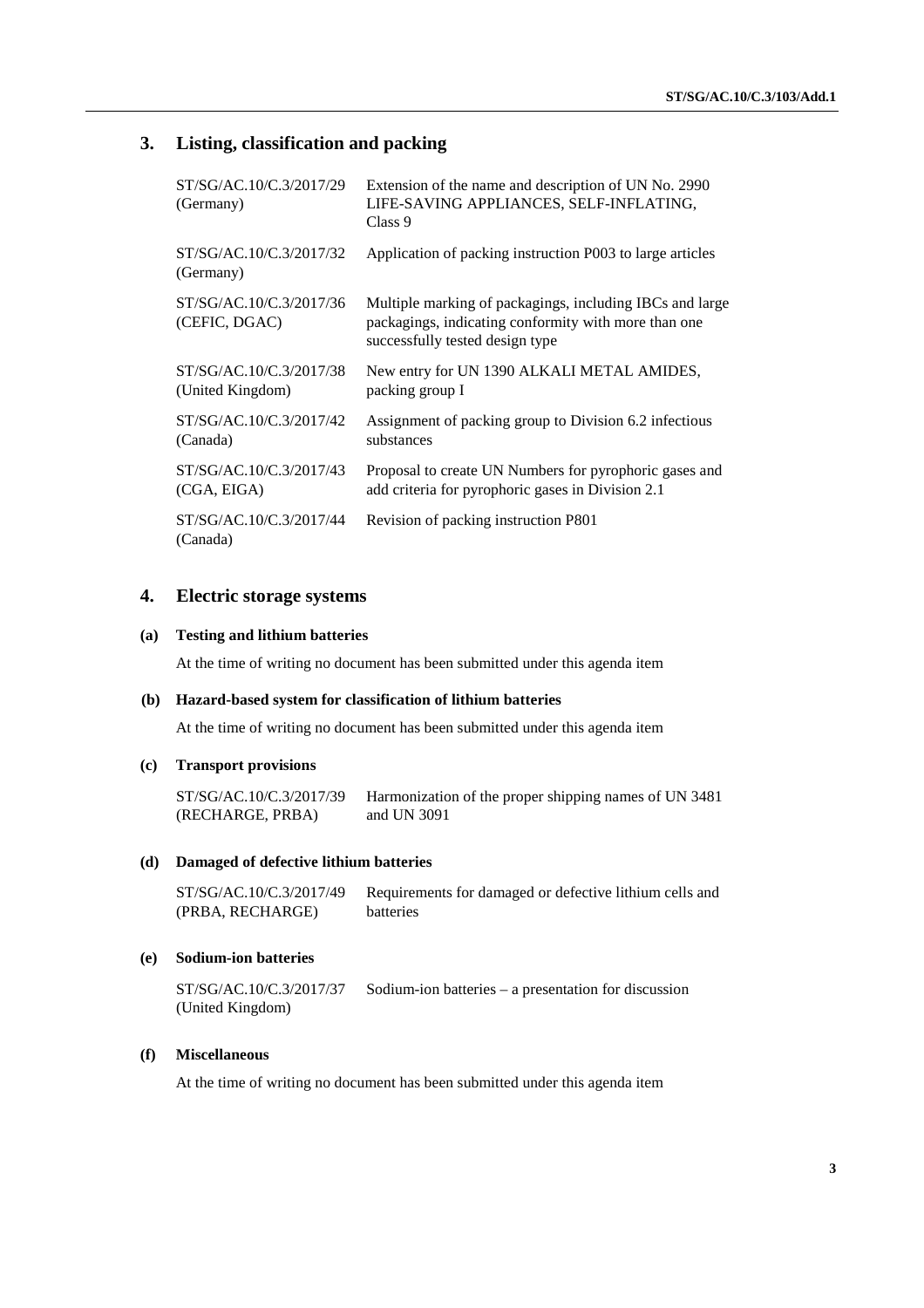## **5. Transport of gases**

#### **(a) Global recognition of UN and non-UN pressure receptacles**

At the time of writing no document has been submitted under this agenda item

### **(b) Miscellaneous**

At the time of writing no document has been submitted under this agenda item

## **6. Miscellaneous proposals for amendments to the Model Regulations on the Transport of Dangerous Goods**

### **(a) Marking and labelling**

At the time of writing no document has been submitted under this agenda item

#### **(b) Packagings**

ST/SG/AC.10/C.3/2017/31 Additional marking of the maximum stacking load of IBC (Germany)

### **(c) Portable tanks**

| ST/SG/AC.10/C.3/2017/30<br>(Germany)                         | Tanks – Inspection of pressure-relief device                                                                     |
|--------------------------------------------------------------|------------------------------------------------------------------------------------------------------------------|
| ST/SG/AC.10/C.3/2017/40<br>(Russian Federation) $+$<br>INF.4 | Fibre-reinforced plastics portable tanks<br>Russian version of ST/SG/AC.10/C.3/2017/40                           |
| ST/SG/AC.10/C.3/2017/41<br>(Canada)                          | Impact testing of portable tanks and MEGCs: proposal to<br>revise Section 41 of the Manual of Tests and Criteria |

### **(d) Other miscellaneous proposals**

ST/SG/AC.10/C.3/2017/46 (Russian Federation and Austria) Proposal of amendments to section 5.5.3

## **7. Global harmonization of transport of dangerous goods regulations with the Model Regulations**

ST/SG/AC.10/C.3/2017/34 (Germany) Name and description of UN 3363

### **8. Cooperation with the International Atomic Energy Agency**

ST/SG/AC.10/C.3/2017/33/ Harmonization between the IAEA INFCIRC225 Rev5 and Rev.1 (WNTI) the Model Regulations